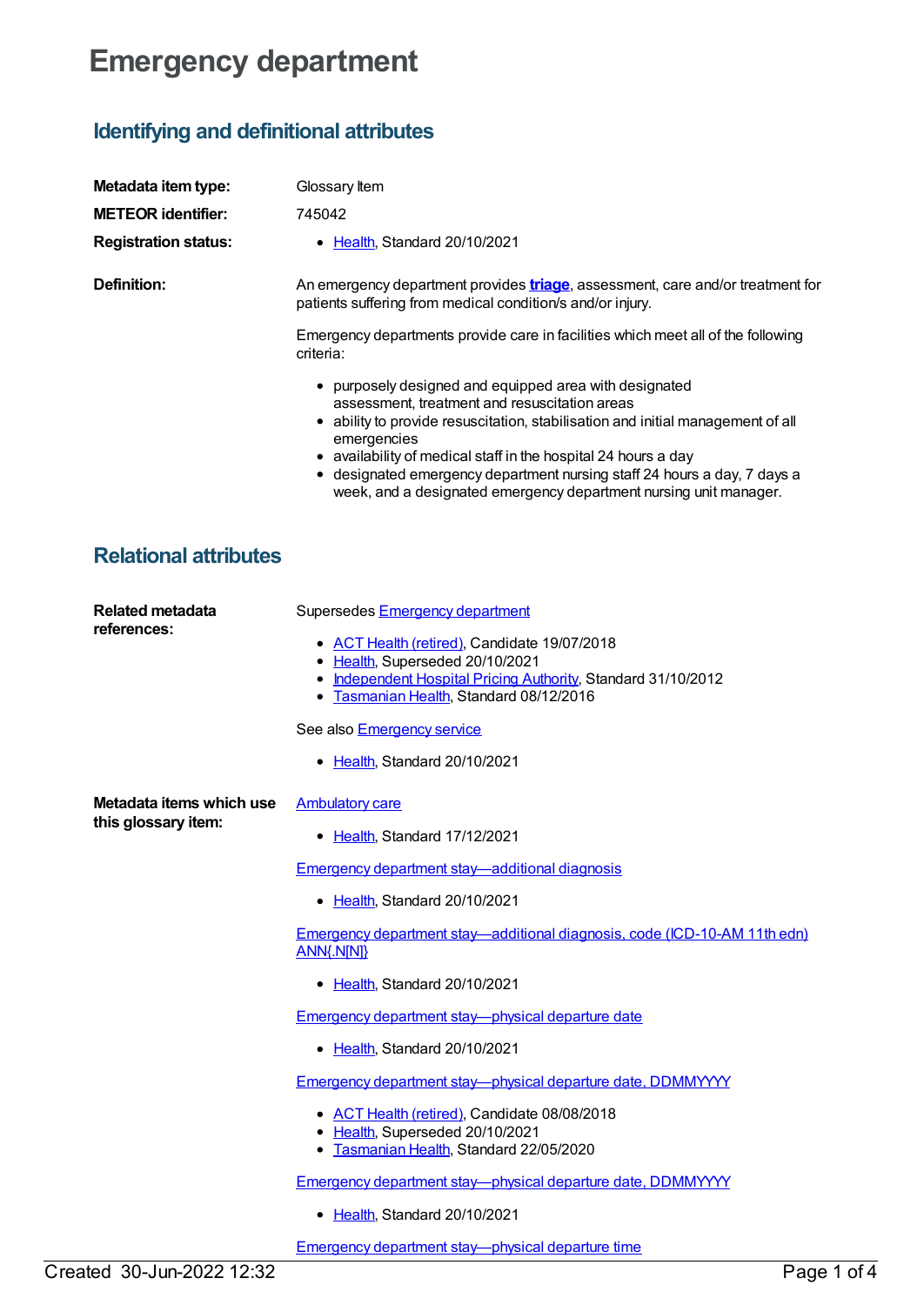## • [Health](https://meteor.aihw.gov.au/RegistrationAuthority/12), Standard 20/10/2021

Emergency department [stay—physical](https://meteor.aihw.gov.au/content/684600) departure time, hhmm

- ACT Health [\(retired\)](https://meteor.aihw.gov.au/RegistrationAuthority/9), Candidate 08/08/2018
- [Health](https://meteor.aihw.gov.au/RegistrationAuthority/12), Superseded 20/10/2021
- **[Tasmanian](https://meteor.aihw.gov.au/RegistrationAuthority/15) Health, Standard 22/05/2020**

Emergency department [stay—physical](https://meteor.aihw.gov.au/content/746084) departure time, hhmm

• [Health](https://meteor.aihw.gov.au/RegistrationAuthority/12), Standard 20/10/2021

Emergency department [stay—presentation](https://meteor.aihw.gov.au/content/746091) date

• [Health](https://meteor.aihw.gov.au/RegistrationAuthority/12), Standard 20/10/2021

Emergency department [stay—presentation](https://meteor.aihw.gov.au/content/746093) date, DDMMYYYY

• [Health](https://meteor.aihw.gov.au/RegistrationAuthority/12), Standard 20/10/2021

Emergency department [stay—presentation](https://meteor.aihw.gov.au/content/746096) time

• [Health](https://meteor.aihw.gov.au/RegistrationAuthority/12), Standard 20/10/2021

Emergency department [stay—presentation](https://meteor.aihw.gov.au/content/746098) time, hhmm

• [Health](https://meteor.aihw.gov.au/RegistrationAuthority/12), Standard 20/10/2021

Emergency department [stay—principal](https://meteor.aihw.gov.au/content/746102) diagnosis

• [Health](https://meteor.aihw.gov.au/RegistrationAuthority/12), Standard 20/10/2021

Emergency department [stay—principal](https://meteor.aihw.gov.au/content/746109) diagnosis, Emergency Department (ICD-10-AM 11th Edition) Principal Diagnosis Short List code ANN{.N[N]}

• [Health](https://meteor.aihw.gov.au/RegistrationAuthority/12), Standard 20/10/2021

Emergency department [stay—transport](https://meteor.aihw.gov.au/content/746112) mode

• [Health](https://meteor.aihw.gov.au/RegistrationAuthority/12), Standard 20/10/2021

Emergency department [stay—transport](https://meteor.aihw.gov.au/content/746114) mode (arrival), code N

• [Health](https://meteor.aihw.gov.au/RegistrationAuthority/12), Standard 20/10/2021

[Emergency](https://meteor.aihw.gov.au/content/746597) department stay—type of visit to emergency department

• [Health](https://meteor.aihw.gov.au/RegistrationAuthority/12), Standard 20/10/2021

Emergency department stay—type of visit to emergency [department,](https://meteor.aihw.gov.au/content/746599) code N

• [Health](https://meteor.aihw.gov.au/RegistrationAuthority/12), Standard 20/10/2021

Emergency department [stay—waiting](https://meteor.aihw.gov.au/content/746117) time

• [Health](https://meteor.aihw.gov.au/RegistrationAuthority/12), Standard 20/10/2021

Emergency department [stay—waiting](https://meteor.aihw.gov.au/content/746119) time, total minutes NNNNN

• [Health](https://meteor.aihw.gov.au/RegistrationAuthority/12), Standard 20/10/2021

[Emergency](https://meteor.aihw.gov.au/content/746595) department visit type code N

• [Health](https://meteor.aihw.gov.au/RegistrationAuthority/12), Standard 20/10/2021

[Non-admitted](https://meteor.aihw.gov.au/content/742184) patient emergency department care NMDS 2022–23

[Health](https://meteor.aihw.gov.au/RegistrationAuthority/12), Standard 20/10/2021

[Non-admitted](https://meteor.aihw.gov.au/content/746609) patient emergency department service episode

Ealth, Standard 20/10/2021

Non-admitted patient emergency department service [episode—clinical](https://meteor.aihw.gov.au/content/746611) care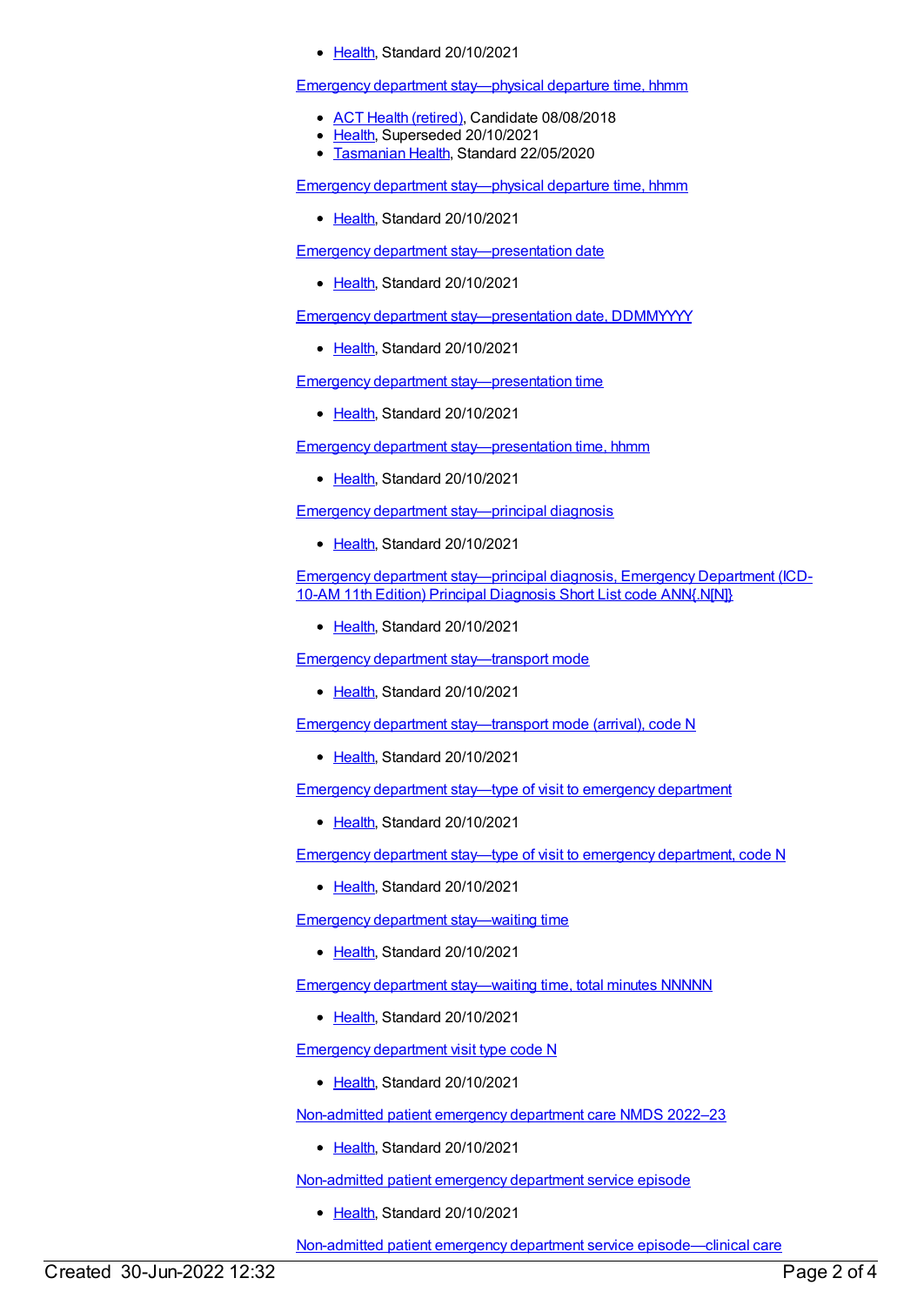commencement date

• [Health](https://meteor.aihw.gov.au/RegistrationAuthority/12), Standard 20/10/2021

Non-admitted patient emergency department service [episode—clinical](https://meteor.aihw.gov.au/content/746613) care commencement date, DDMMYYYY

[Health](https://meteor.aihw.gov.au/RegistrationAuthority/12), Standard 20/10/2021

Non-admitted patient emergency department service [episode—clinical](https://meteor.aihw.gov.au/content/746617) care commencement time

[Health](https://meteor.aihw.gov.au/RegistrationAuthority/12), Standard 20/10/2021

Non-admitted patient emergency department service [episode—clinical](https://meteor.aihw.gov.au/content/746621) care commencement time, hhmm

• [Health](https://meteor.aihw.gov.au/RegistrationAuthority/12), Standard 20/10/2021

Non-admitted patient emergency department service [episode—episode](https://meteor.aihw.gov.au/content/746701) end date

• [Health](https://meteor.aihw.gov.au/RegistrationAuthority/12), Standard 20/10/2021

Non-admitted patient emergency department service [episode—episode](https://meteor.aihw.gov.au/content/746704) end date, **DDMMYYYY** 

• [Health](https://meteor.aihw.gov.au/RegistrationAuthority/12), Standard 20/10/2021

Non-admitted patient emergency department service [episode—episode](https://meteor.aihw.gov.au/content/746706) end status

• [Health](https://meteor.aihw.gov.au/RegistrationAuthority/12), Standard 20/10/2021

Non-admitted patient emergency department service [episode—episode](https://meteor.aihw.gov.au/content/746709) end status, code N

• [Health](https://meteor.aihw.gov.au/RegistrationAuthority/12), Standard 20/10/2021

Non-admitted patient emergency department service [episode—episode](https://meteor.aihw.gov.au/content/746713) end time

[Health](https://meteor.aihw.gov.au/RegistrationAuthority/12), Standard 20/10/2021

Non-admitted patient emergency department service [episode—episode](https://meteor.aihw.gov.au/content/746717) end time, hhmm

[Health](https://meteor.aihw.gov.au/RegistrationAuthority/12), Standard 20/10/2021

Non-admitted patient emergency department service [episode—service](https://meteor.aihw.gov.au/content/746648) episode **length** 

• [Health](https://meteor.aihw.gov.au/RegistrationAuthority/12), Standard 20/10/2021

Non-admitted patient emergency department service [episode—service](https://meteor.aihw.gov.au/content/746650) episode length, total minutes NNNNN

• [Health](https://meteor.aihw.gov.au/RegistrationAuthority/12), Standard 20/10/2021

Non-admitted patient emergency department service [episode—triage](https://meteor.aihw.gov.au/content/746625) category

• [Health](https://meteor.aihw.gov.au/RegistrationAuthority/12), Standard 20/10/2021

Non-admitted patient emergency department service [episode—triage](https://meteor.aihw.gov.au/content/746627) category, code N

Ealth, Standard 20/10/2021

Non-admitted patient emergency department service [episode—triage](https://meteor.aihw.gov.au/content/746630) date

[Health](https://meteor.aihw.gov.au/RegistrationAuthority/12), Standard 20/10/2021

Non-admitted patient emergency department service [episode—triage](https://meteor.aihw.gov.au/content/746632) date, **DDMMYYYY** 

• [Health](https://meteor.aihw.gov.au/RegistrationAuthority/12), Standard 20/10/2021